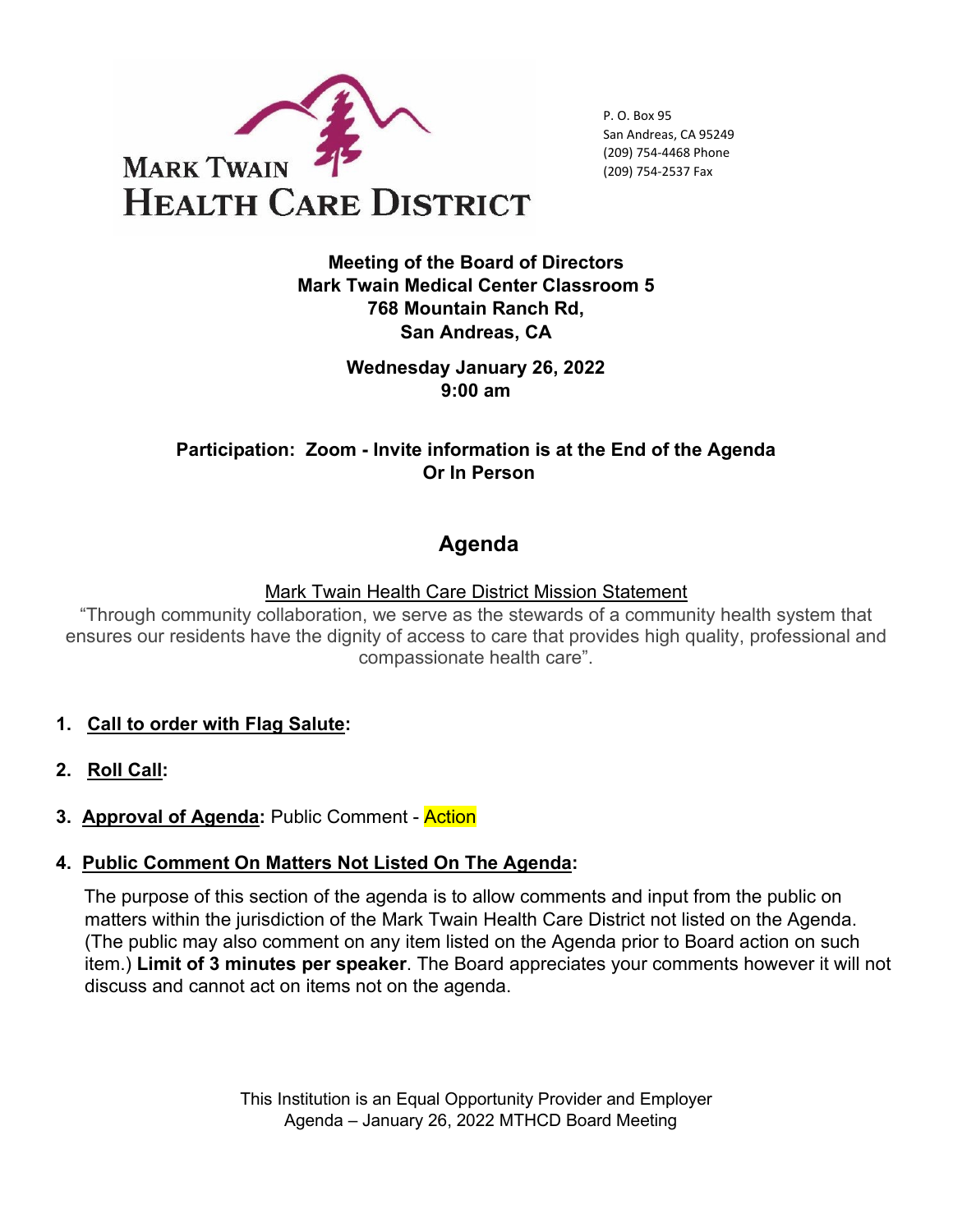## **5. Consent Agenda: Public Comment - Action**

All Consent items are considered routine and may be approved by the District Board without any discussion by a single roll-call vote. Any Board Member or member of the public may remove any item from the Consent list. If an item is removed, it will be discussed separately following approval of the remainder of the Consent items.

## **A. Un-Approved Minutes:**

- Un-Approved Special Finance Committee Meeting Minutes for November 17, 2021:
- Un-Approved Special Board Meeting Minutes for November 17, 2021:
- There were no meetings or minutes for December 2021:

#### **B. Correspondence:**

- Calaveras Senior Center Thank You (Nov. 23, 2021)
- Calaveras Community Foundation (Nov 2021)

## **C. Resolution: (AB 361) Gov. Code Sect. 54953(e)(3) - Extend the time to teleconference:**

• **Resolution 2022 - 02**: Authorizing Remote Teleconference Meetings of the Board of Directors (AB 361) for a 30-day period – Expires Feb 25, 2022

## **6. MTHCD Reports:**

- **A. President's Report**:………..……….….……..……..……..….……..….…...…….....……Ms. Reed
	- Association of California Health Care Districts (ACHD):
		- o ACHD January 2022 Advocate:
		- o California Advancing & Innovating Medi-Cal Program (Cal AIM) Funding:…Ms. Hack
	- Meetings with MTHCD CEO:
- **B. MTMC Community Board Report**:………..…….…..…...….…………….…..….……..Ms. Sellick
- **C. MTMC Board of Directors**:…..…………………………………………….………….……Ms. Reed
- **D. Chief Executive Officer's Report:**…..…….....………….…………………….…...……..Dr. Smart
	- Restatement MTHCD 401k Plan Full Document is Available at the District Office:

#### o **Resolution 2022 – 03 MTHCD 401k Plan – Restatement**: Public Comment - Action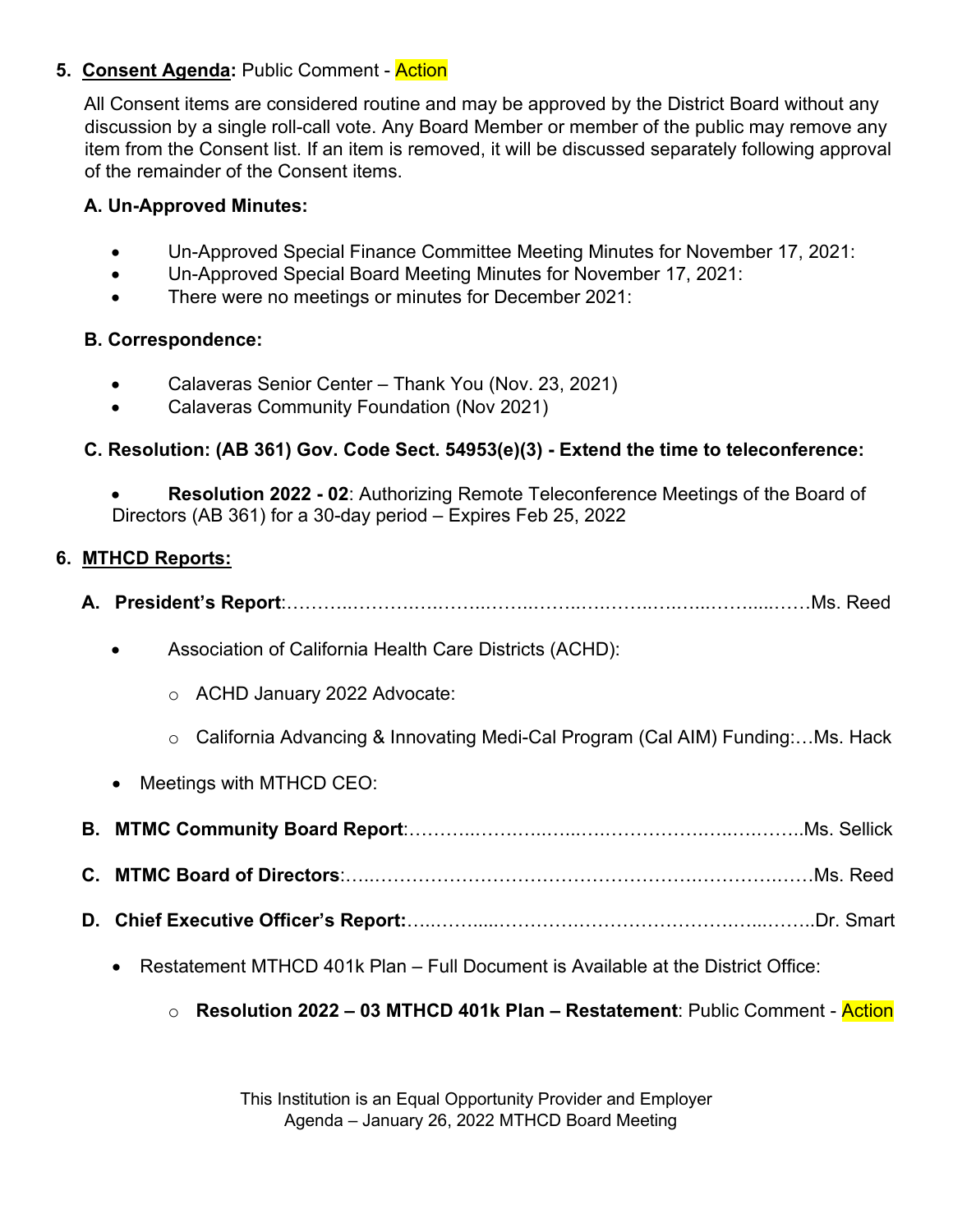| $\bullet$ |  |
|-----------|--|
| $\bullet$ |  |
|           |  |
|           |  |
|           |  |
| $\bullet$ |  |
|           |  |
|           |  |
| $\bullet$ |  |
| $\bullet$ |  |

- VS H&W Center Policies and Forms: Public Comment Action
	- o Policies for January 26, 2022 Valley Springs Health & Wellness Center:

## **New Policies**

Referrals to Community Service Consent for Treatment 1.0 Depression Screening Assessment and Treatment Planning Consent and Information Sharing-Children Integrated Behavioral Health Peer Review Patient Engagement and Re-Engagement Patient Privacy, Confidentiality & Release of Information Employee COVID-19 Vaccine & Precautions Policy Standardized Procedure for Employee COVID-19 Rapid Testing

- **E. Stay Vertical Calaveras:**……………………………………….………Mr. Shetzline / Ms. Stanek
- **7. Committee Reports:**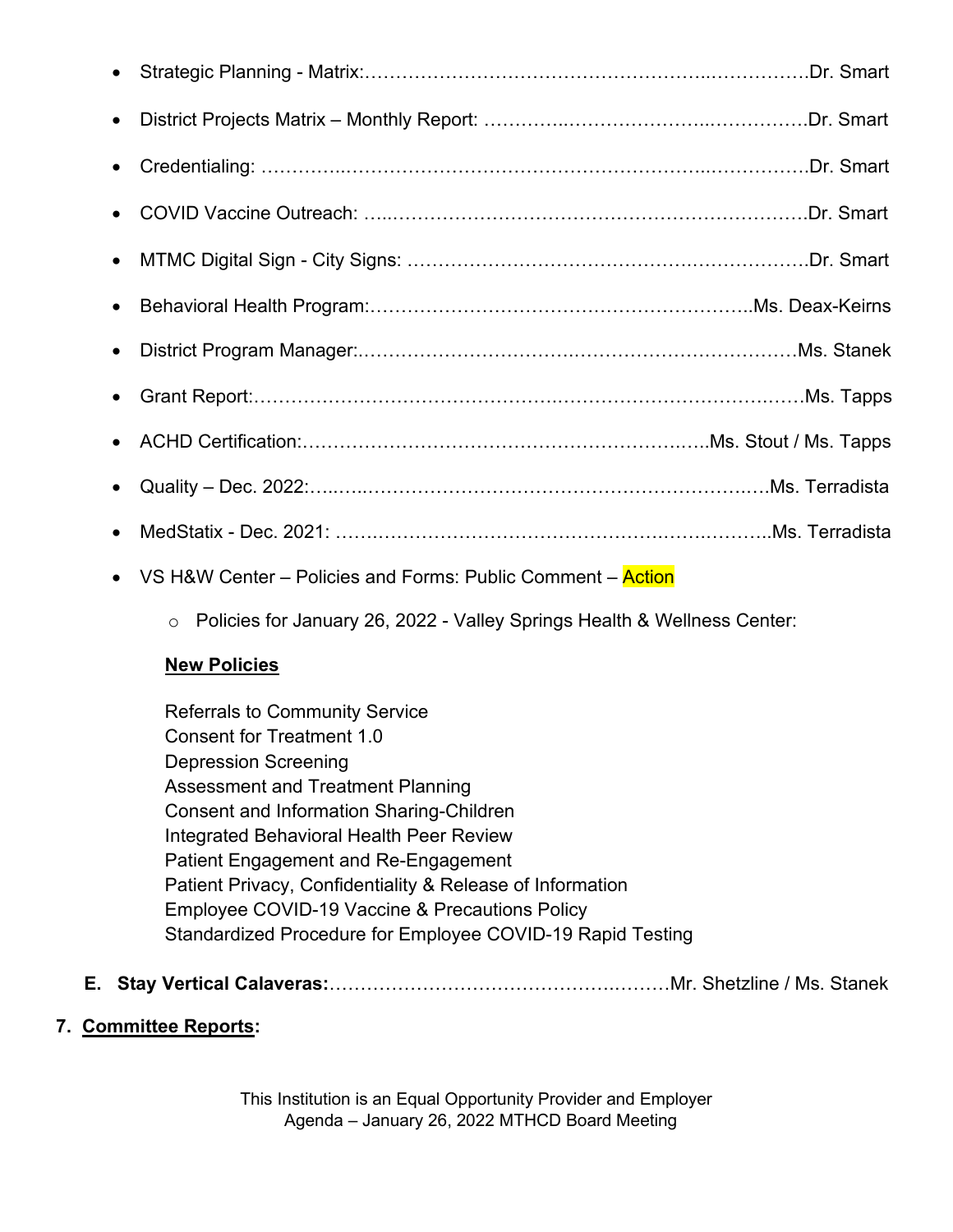| <b>A. Finance Committee</b> :………………………………………………Ms. Hack / Mr. Jackson / Mr. Wood  |
|-----------------------------------------------------------------------------------|
| 2020-2021 Audit: Public Comment - Action<br>$\bullet$                             |
| Financial Statements Will be Presented for November & December 2021:<br>$\bullet$ |
| November 2021: Public Comment – Action<br>$\circ$                                 |
| December 2021: Public Comment – Action<br>$\circ$                                 |
|                                                                                   |
|                                                                                   |
| Personnel Manual: Public Comment – Action<br>$\bullet$                            |
|                                                                                   |
| Inner Wellness - Dana M. Nichols:<br>$\bullet$                                    |
| 8. Board Comment and Request for Future Agenda Items:                             |

**A.** Announcements of Interest to the Board or the Public:

## **9. Next Meeting:**

- **A**. The next MTHCD Board Meeting will be Wednesday February 23, 2022 at 9am.
- **10**. **Adjournment:** Public Comment Action: